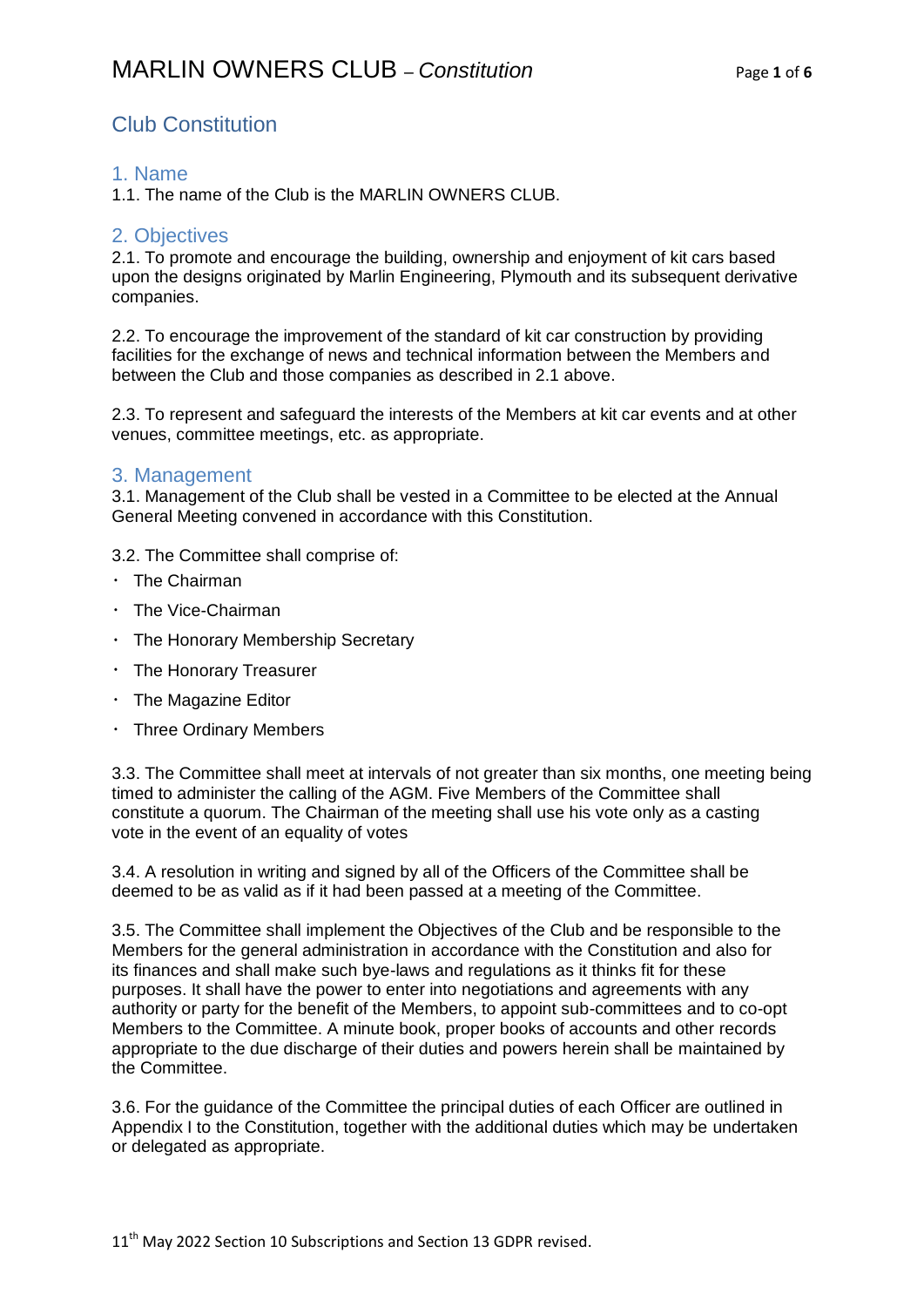3.7. In the discharge of their Club duties, the Officers of the Club shall act as the agents or servants of the Club and shall be indemnified by the Club against any personal liability.

### 4. Elections

4.1. The Committee shall be elected at the AGM, for a maximum of two years rotating annually, the Chairman and Secretary retiring on even numbered years and the other six Members of the Committee retiring on odd numbered years, the retiring Members of the Committee being eligible for re-election.

4.2. The candidates for election shall be those retiring Officers who offer themselves for re-election together with any nominations by the Members. Nominations may be made at the AGM or by post to be received by the Chairman not less than seven days prior to the AGM. All candidates must be proposed and seconded by other Members of the Marlin Owners Club and in the case of postal nominations; the written agreement of the candidate must accompany the nominations.

4.3. Where there is a single nomination for a post, that candidate shall be deemed to be elected.

4.4. If a post becomes vacant during the year, the Committee shall have the option to co-opt a Member from the Club to the vacant post until the next AGM. This post will then be filled by election.

#### 5. Annual General Meeting.

5.1. The AGM of the Club shall be held at intervals of approximately 12 months (not less than 10 months and not more than 14 months) at a time and place that shall give reasonable opportunity for a maximum number of Members to attend.

5.2. The time, date and place of the AGM shall be notified to all paid up Members at least one month before the AGM together with the agenda for the meeting.

5.3. Each fully paid up Member of the Club shall be entitled to one vote on each proposition.

## 6. Extraordinary General Meeting

6.1. An EGM may be summoned when the Committee deem it necessary or when required in writing by at least 10% of the Members at which only the specified business may be transacted. One calendar month's notice of an EGM shall be given.

## 7. Alterations to the Constitution

7.1 Alterations or additions to the Constitution may be made only at an AGM or EGM by the vote of not less than 75% of the voting Members present and provided that notice of the proposed change has been given in the notice calling the meeting.

## 8. Membership

8.1. Membership of the Club shall be open to persons who are owners of Marlin cars or have a bona fide interest in such cars, together with their spouse or partner who shall be named on the application form.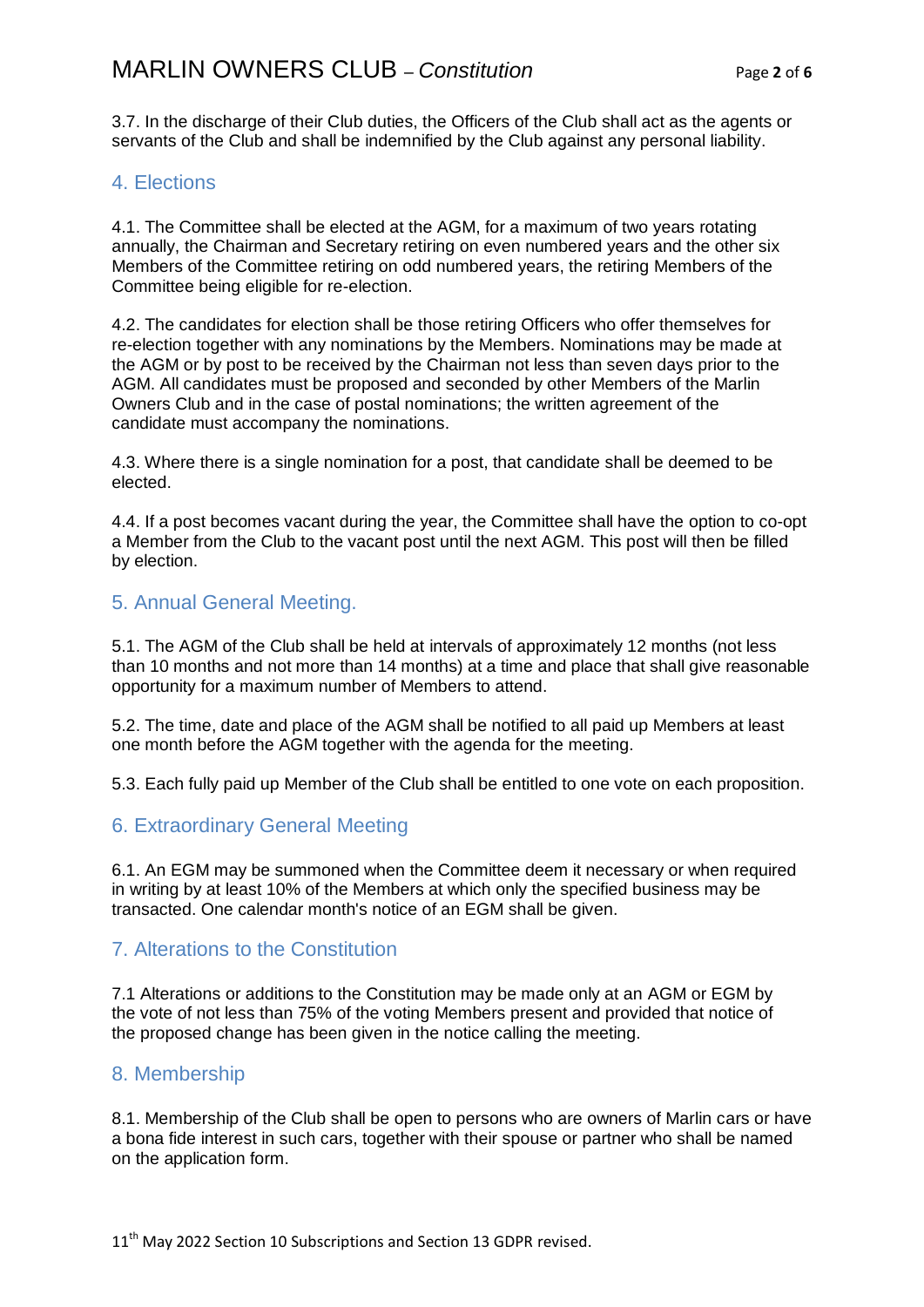8.2. Subject to the payment of all subscriptions which may be due, every Member shall have the right to be present and to vote at all General Meetings and to participate in all proceedings of the Club in accordance with this Constitution.

8.3. Honorary Life Membership may be awarded by a majority vote at an AGM to any person who has rendered special or meritorious service to the Club. This class of Membership shall carry the same rights and obligations as ordinary Membership, this status will be at no cost to that Member.

8.4. The title of PRESIDENT of the Club is an honorary title which may be bestowed by a majority vote at a General Meeting upon a person who has special associations with the Club. This post shall not carry any executive or voting rights.

## 9. Termination of Membership

9.1. Any Member violating the Constitution of the Club or, in the opinion of the Committee, being guilty of misbehaviour or conduct prejudicial to the interests of the Club or its Members, may be expelled from the Club by the votes of not less than 75% of the Members at a meeting of the Committee specially called for the purpose of considering the circumstances and at which the Member has been invited to attend.

#### 10. Subscriptions

10.1. Every member shall pay an annual subscription of such an amount as recommended by the Honorary Treasurer and agreed at the AGM, the first subscription being payable on enrolment and annually thereafter.

10.2. No member whose subscription remains unpaid 2 months after their renewal date shall be entitled to attend any meetings or otherwise participate in the proceedings of the club and will be removed from the Register of members by the Committee. This does not preclude the member from re-joining the club at a later date.

## 11. Finance

11.1. The Club shall be operated on a non-profit making basis.

11.2. For accounting purposes the financial year shall run from the 1st April each year to the 31st March the following year.

11.3. The Honorary Treasurer will be responsible for the accounts of the Club which will be audited annually and be presented to the AGM. The auditor shall be a competent person who may be a Member but shall not hold any office within the Club.

11.4. The Honorary Treasurer shall cause to be delivered to him/herself within 14 days without any deduction whatsoever, all monies received (or acknowledge of receipt by the Club's bank) by the Membership Secretary and any other Officers on behalf of the Club and shall record all such receipts.

11.5. The Honorary Treasurer shall cause to be paid into the Club's account at least once every 14 days all monies delivered or otherwise paid to him on behalf of the Club.

11.6. The Honorary Treasurer shall cause to be paid all accounts owing by the Club and agreed by the Committee and shall from time to time cause to be drawn from the Club's account money required for petty cash.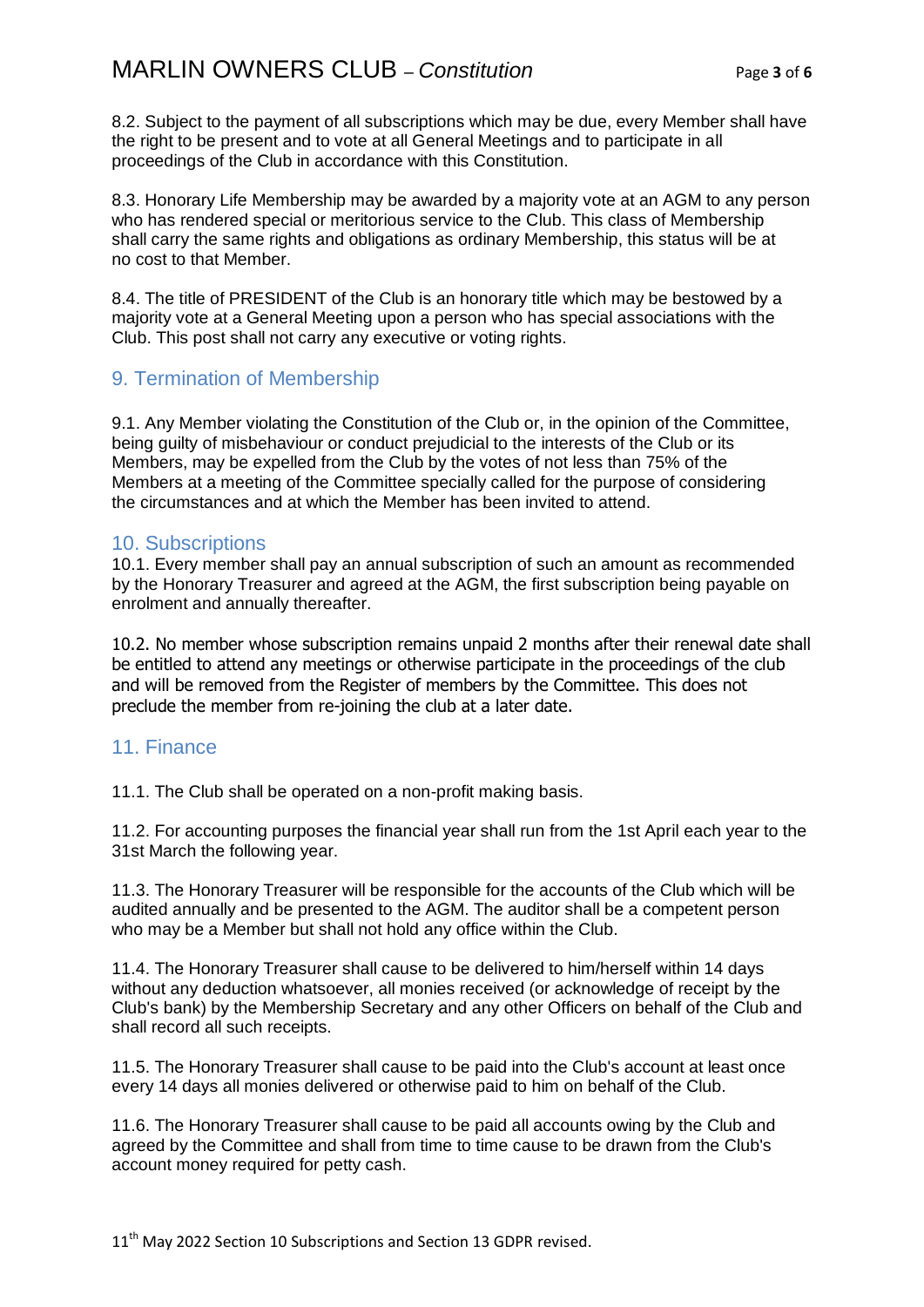11.7. All cheques must be signed by the Honorary Treasurer and countersigned by one other Member of the Committee who shall not be related to the Honorary Treasurer.

11.8. The Committee shall be empowered to reimburse at their discretion any Office or Member for reasonable out of pocket expenses incurred solely and exclusively in the execution of duties on behalf of the Club. Such duties shall have the prior authority of the Committee and no Members shall profit from such payments.

## 12. Trade Connections

12.1. The Committee shall endeavour to maintain harmonious relationships with those companies as described in 2.1 and any other commercial organisations which may be beneficial to the Club but shall ensure that such organisations have no authority or control over the Club's affairs.

12.2. The Committee will ensure that the use by the Club of any trade mark, badge or logo has the prior agreement of the owner of the mark

## 13. Data Protection Act

13.1. Membership details kept on computer shall be used for membership purposes and shall not be disclosed to any outside bodies without the prior permission of the person/persons concerned.

13.2 When a member terminates their membership either by request or non-payment, their details will be removed from the data base as soon as possible and within a maximum of 2 months.

## 14. Dissolution

14.1. A motion to dissolve the Club may be made only at an EGM summoned exclusively for that purpose. That motion will be deemed carried if 75% or more of the Members present at that EGM vote in favour of that motion.

14.2. If carried, any surplus of funds or assets shall be disposed of in connection with the promotion of a registered charity to be agreed by the Members present at the EGM. No Members shall benefit from such dissolution by virtue of his/her membership.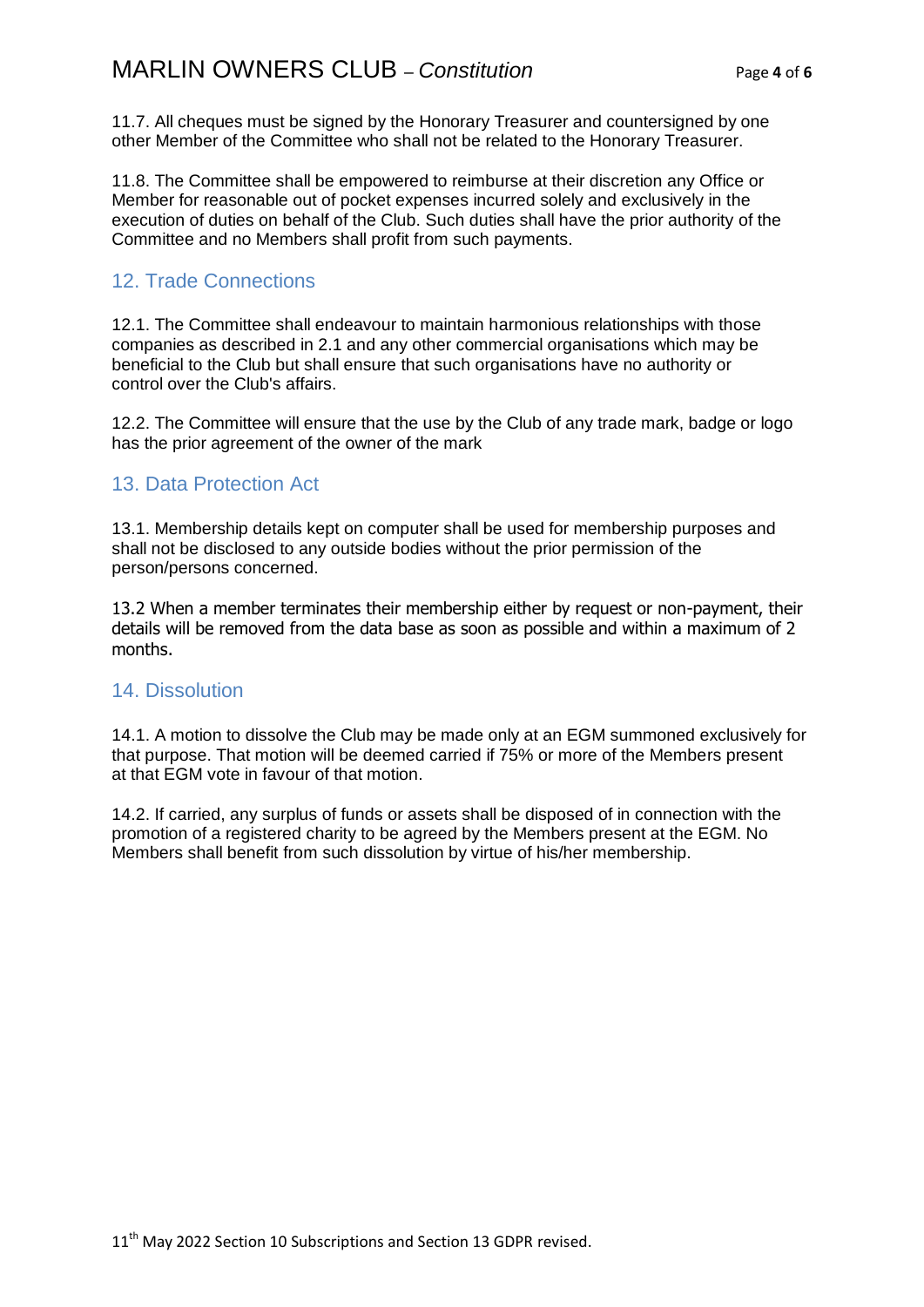# Appendix 1

Summary of the probable duties of the Officers of the Marlin Owners Club. (It must be noted that this Appendix is for general guidance only and must not be taken as a complete or exhaustive listing of the tasks to be undertaken. As and when other duties are identified as necessary to the successful running of the Club, these will be allocated to the most appropriate Officer.)

## 1. Chairman

a) Officiate at meetings of the Committee, at AGM's and EGM's and at all formal functions of the Club. Also ensure all Members of the Club are notified in advance of the AGM and its Agenda (in accordance with 5.2) and receive on behalf of the Committee any postal nominations or proposals for business to be included in the AGM Agenda.

b) Ensure that the Committee defines and allocates the duties of the Committee so as to achieve the objectives of the Club and comply with the Constitution.

c) Ensure that the policies and plans for the operation of the Club are defined and agreed with sufficient notice to allow their efficient achievement. This will include the identification and authorisation of significant financial transactions.

d) Represent the Club, either personally or by delegation, at any external meetings or events appropriate to the furtherance of the Club's interests.

e) Ensure accurate Minutes are taken at meetings by appointing a Minute Secretary who shall be named in those Minutes. Ensure those Minutes are circulated to the Members of the Committee within a reasonable time after each meeting.

f) Keep a Minute book, which will provide proper and permanent record of all meetings of the Committee and of the AGM

## 2. Vice-Chairman

a) To deputise for the Chairman in his/her absence.

b) To undertake the procurement and sale of Club merchandise.

c) To ensure the creating and safe keeping of Club archives for recording the Club's history and activities and if necessary appoint an Archivist for this purpose.

d) Undertake any other duties which the Committee may reasonably request.

## 3. Honorary Membership Secretary

a) Process Membership enquiries, enrolments and renewals.

b) Maintain an up-to-date listing of all Members and take all reasonable steps to ensure the safety of this information against loss, corruption and access by unauthorised persons.

c) Ensure that all subscriptions are forwarded to the Treasurer within 14 days of receipt, or if paid into the Club's account, notify the Treasurer of such deposits within 14 days.